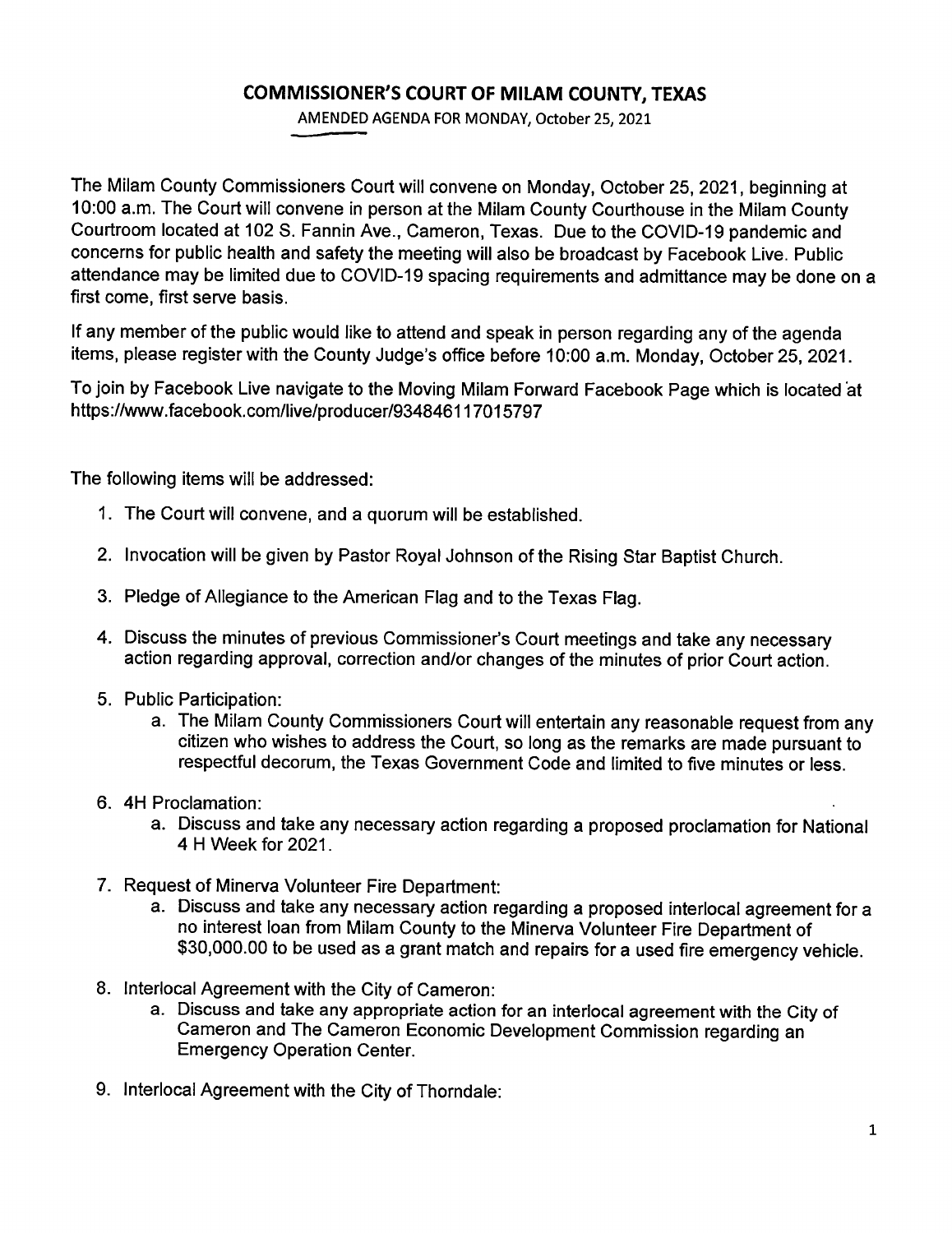- a. Discuss and take any necessary action to consummate an interlocal agreement with the City of Thorndale for mutual aid with respect to road repairs and storage of materials.
- 10. Project Saratoga Tax Abatement Issues:
	- a. Discuss and take any necessary action regarding an update on Project Saratoga.
- 11. Milam County Small Business Grant Program:
	- a. Discuss and take any necessary action regarding an update on the applications and awards of the Milam County Small Business Grant Program.
- 12. COVID-19 Pandemic:
	- a. Discuss and take any necessary action regarding the COVID-19 pandemic in Milam County, including:
		- i. The status of the Milam County vaccination clinics;
		- ii. A summary of the cases in the County;
		- iii. The proposed new infusion clinic;
		- iv. The prognosis for additional vaccinations and testing; and
		- v. The child incentive pay of \$250.00 being paid to children 12 years of age and older to be fully vaccinated.

13. Public Participation Complaint of October 5, 2021:

- a. Discuss and take any necessary action regarding complaints made with respect to pay increases for elected public officials and the 2022 Milam County budget.
- 14. Regional Training Center:
	- a. Discuss and take any necessary action regarding Milam County's EDA grant submission for a "regional training center."
- 15. Premium Pay:
	- a. Discuss and take any necessary action to award various Milam County employees, other than elected officials, a COVID-19 premium pay allowance pursuant to the applicable provisions of the American Rescue Plan Act.

## 16. Utility Installations:

- a. Southwest Milam:
	- i. Discuss and take any necessary action regarding a request from Southwest Milam to bore on County Road 325 approximately .35 miles northeast of the intersection of County Road 325 and Fairview Lane. The bore is for new water service of 2 inch PVC casing crossing the entire right of way at a minimum depth of 36 inches.
	- ii. Discuss and take any necessary action regarding a request from Southwest Milam to bore on County Road 325 approximately .3 miles northeast of the intersection of County Road 325 and Fairview Lane. The bore is for new water service of 2 inch PVC casing across the entire right of way at a minimum depth of 36 inches.

## 17. Bid For New Gravel:

a. Discuss and take any necessary action to allow the Milam County precincts to purchase gravel from Mr. Albert Horelica for use on County projects at a price of \$4.00 per yard.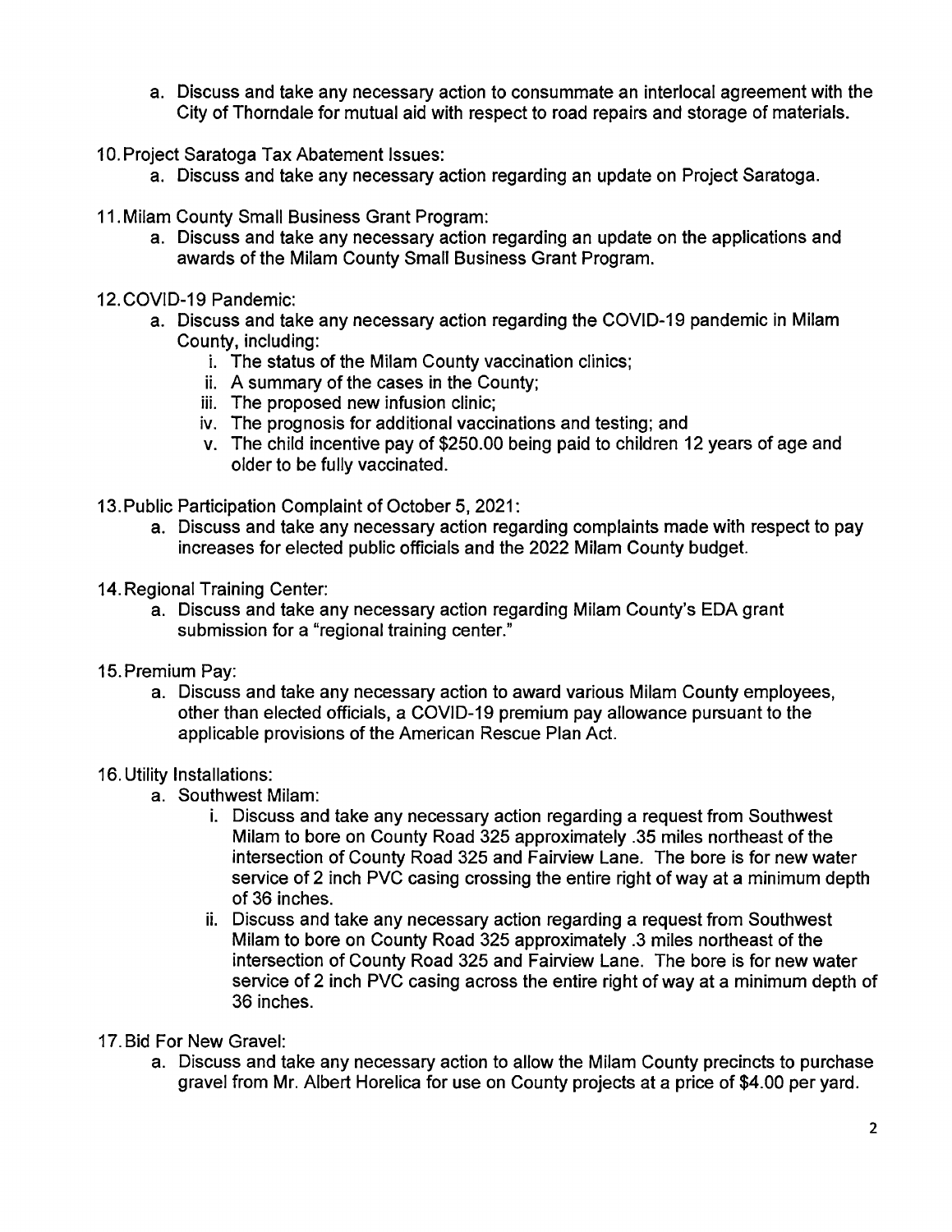18. Phones for the Annex:

- a. Discuss and take any necessary action to select the phone company and hardware for the new Milam County Annex.
- 19. Settlement Agreement Regarding Disputed Utility Bill:
	- a. Discuss and take any necessary action to enter into a settlement agreement to pay a disputed electrical bill.
- 20. Public Hearing Tax Abatement American Stateman Glove
	- a. Conduct Public Hearing on the Creation of a Reinvestment Zone to be known as Milam County Reinvestment Zone-American Statesman Glove Company, for purposes of tax abatement to provide economic development within the county, and possible action on a Tax Abatement Agreement with American Statesman Glove Company, Inc.
	- b. Consider and take possible action to create a reinvestment zone for purposes of tax abatement to provide economic development within the county in accordance with Chapter 312 of the Texas Tax Code, said reinvestment zone to be known as Milam County Reinvestment Zone-American Statesman Glove Company, located as described in the Application for Tax Abatement Agreement filed by American Statesman Glove Company, Inc.
	- c. Consider and take possible action on the adoption of a Tax Abatement Agreement with American Statesman Glove Company, Inc., pursuant to Chapter 312, Texas Tax Code.
- 21 . Redistricting Workshop:
	- a. Discuss and take any necessary action regarding the proposed redistricting of Milam County.

22. Discuss and take any necessary action to pay the bills of Milam County, Texas.

23. Discuss and take any necessary action to adjourn the Milam County Commissioners Court.

Dated this the 22nd day of October 2021:

Commission of Milgon younty, Texas  $\mathsf{B}\mathsf{v}$ : Young  $\mathsf{b}$   $\mathsf{b}$   $\mathsf{b}$   $\mathsf{b}$   $\mathsf{b}$   $\mathsf{b}$   $\mathsf{b}$   $\mathsf{b}$   $\mathsf{b}$   $\mathsf{b}$   $\mathsf{b}$   $\mathsf{b}$   $\mathsf{c}$   $\mathsf{b}$   $\mathsf{b}$   $\mathsf{c}$   $\mathsf{b}$   $\mathsf{c}$   $\mathsf{b}$   $\mathsf{c}$   $\mathsf{b}$   $\mathsf{c}$   $\$ 

ervice ...

Steve Young, Milam County Judge

I, Jodi Morgan, the undersigned County Clerk, do hereby certify that the Notice of convening of the Milam County Commissioners Court is a true and correct copy of said Notice. Further, the Notice is published on the Courthouse door and the County Clerk's Office of Milam County, Texas and at other place(s) readily accessible to the public at all times beginning on the 22nd day of October 2021. The notice will remain so posted continuously for at least 72 hours preceding the scheduled date and time of said Court.

Dated this 22nd day of October 2021.

County Clerk of Milam County, Texas